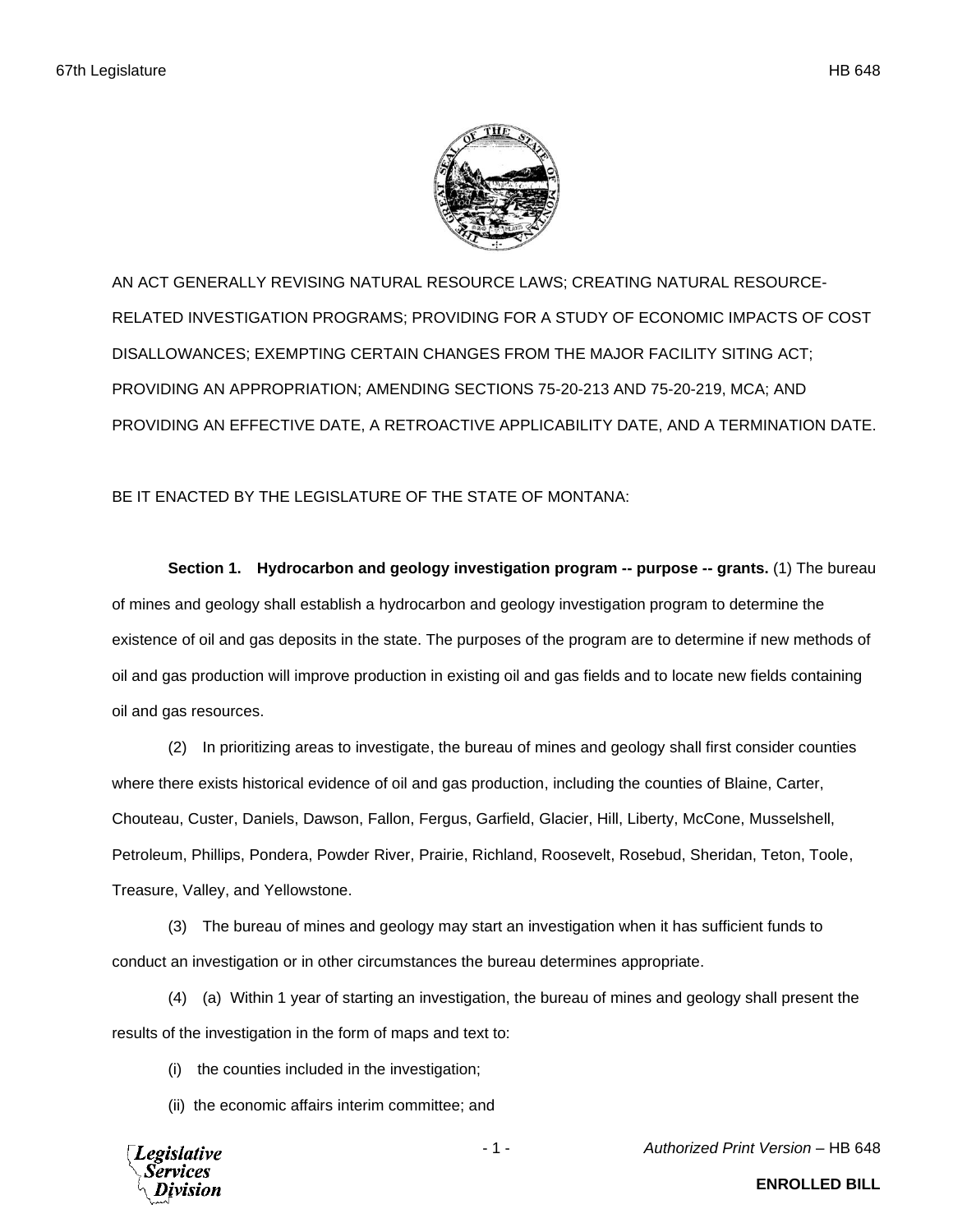(iii) the environmental quality council.

(b) After the establishment of the program, the bureau of mines and geology shall report to the legislature in accordance with 5-11-210.

(5) (a) To fulfill the requirements of subsections (1) and (2), the bureau of mines and geology may provide grants to faculty or students of any institution of higher education in the state in the areas of geology, geohydrology, civil engineering, chemical engineering, mechanical engineering, mining engineering, and petroleum engineering.

(b) The bureau of mines and geology shall provide notice of available grants to all institutions of higher education in the state and post notice on its website.

(c) Grant recipients pursuant to this subsection (5) shall report progress to the bureau of mines and geology at least twice a year in a manner determined by the bureau.

(6) The bureau of mines and geology may accept appropriations, gifts, grants, and reimbursements to be used for the purposes of this section.

**Section 2. Coal ash markets investigation program.** (1) The department of commerce shall establish a coal ash markets investigation program to determine the existence of economically viable markets to reuse coal ash.

(2) The department may start an investigation when it has sufficient funds to conduct an investigation or in other circumstances the department determines appropriate. The department may issue grants to qualified individuals or entities to conduct the investigation.

(3) (a) Within 1 year of starting an investigation, the department shall present the results of the investigation in the form of maps and text to:

(i) the economic interim affairs committee; and

(ii) the environmental quality council.

(b) After the establishment of the program, the department shall report to the legislature in accordance with 5-11-210.

(4) The department may accept appropriations, gifts, grants, and reimbursements to be used for the purposes of this section.



- 2 - *Authorized Print Version* – HB 648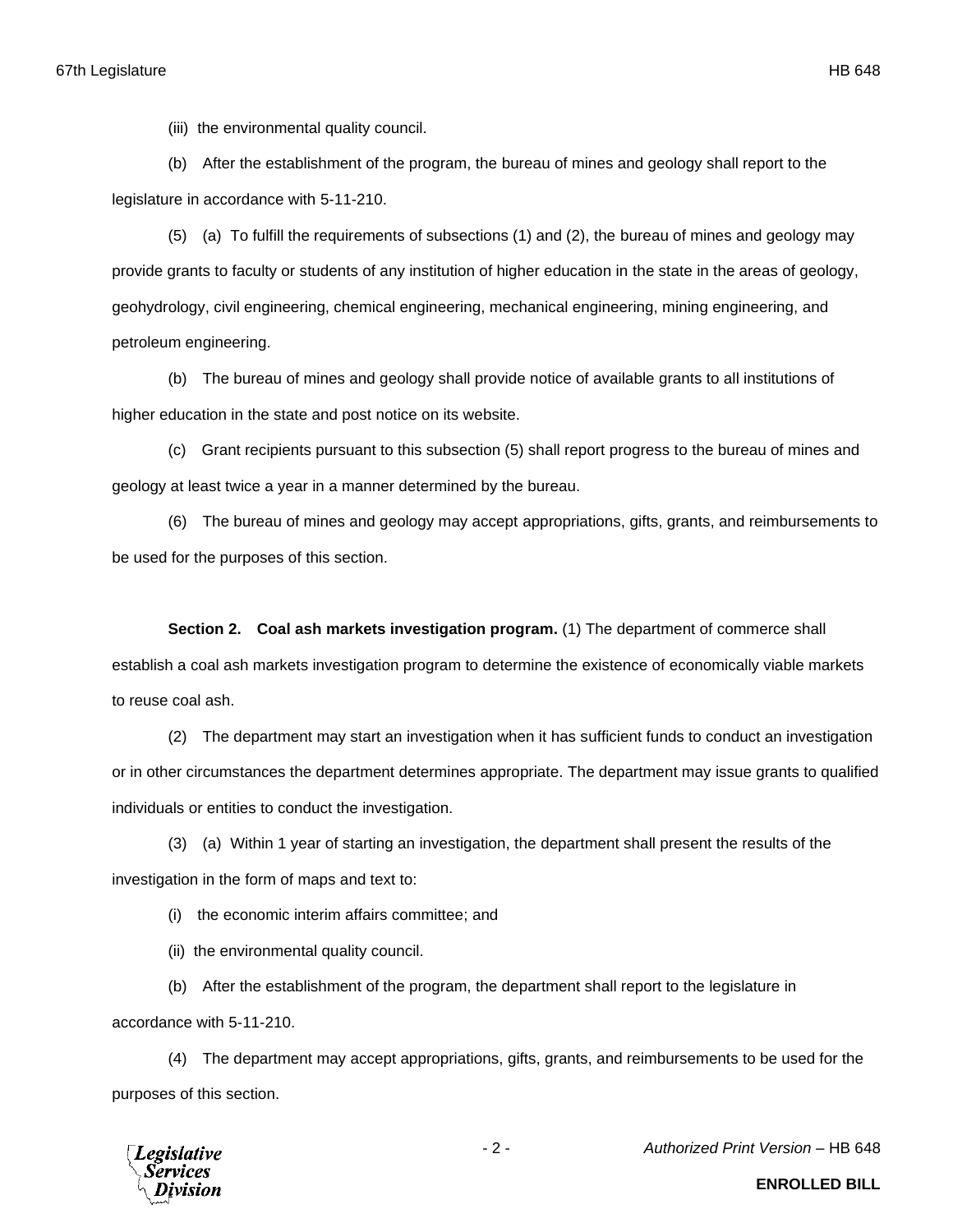**Section 3. Cost benefit analysis required.** (1) The department shall establish guidelines to compare costs and benefits of continued disposal of coal combustion residues at electrical generation facilities versus economical ways to reuse coal combustion residues.

(2) The guidelines must include requirements for promptly determining when a cost-benefit analysis under this section is appropriate and necessary.

(3) Proposals for analysis under this section must be consistent with the size and scope of the waste disposal options under consideration or at least demonstrate significant quantifiable environmental impacts, economic impacts, or both and meet other beneficial use requirements.

(4) An analysis under this section that favors a beneficial use must be transmitted to the governor. The governor may:

- (a) approve the document and order the prompt execution of the proposal;
- (b) return the document to the department for suggested revisions and resubmission to the governor;
- or
- (c) deny the proposal.

## **Section 4. Study of economic impacts of cost disallowances.** (1) The Montana bureau of

business and economic research at the university of Montana shall study the economic impact of disallowances for replacement power costs made by the public service commission with respect to any coal-fired electric generation facilities located in the state.

- (2) The study shall:
- (a) determine the economic impact of the disallowances for replacement power costs on consumers;

(b) examine both the short- and long-term impacts on customers including any potential impacts that may occur in the future as a result of decision made by the public service commission;

(c) analyze whether the cost disallowances have resulted in any changes to a bond rating of any public utilities and whether those changes have resulted in any impacts to consumers; and

(d) evaluate if cost disallowances have occurred in other jurisdictions and whether there have been any measurable impacts on consumers.



- 3 - *Authorized Print Version* – HB 648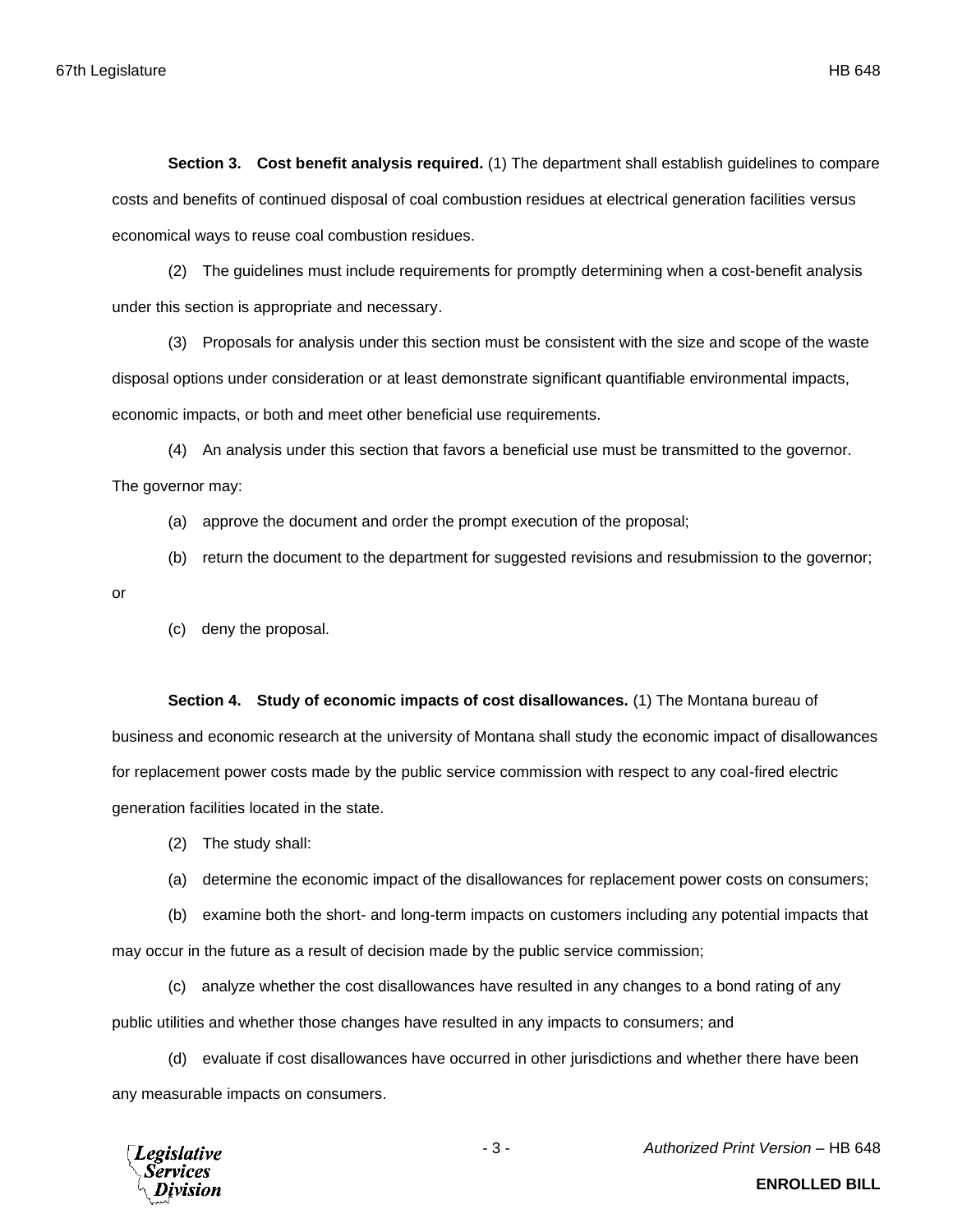(3) The bureau of business and economic research shall complete the study by December 31, 2022.

(4) The public service commission may not limit the scope of the study and shall cooperate and

provide any information and materials necessary to complete the study.

(5) Upon completion of the study, the bureau of business and economic research:

(a) shall present the study to the public service commission;

(b) may present the study to the energy and telecommunications interim committee, if scheduling permits; and

(c) upon request, may present the study to the house energy, technology, and federal relations committee and the senate energy and telecommunications committee during the 68th legislative session.

(6) If the bureau of business and economic research is unable to present the study to the energy and telecommunications interim committee, the bureau shall mail a copy to each member of the committee.

## **Section 5. Electric generating facility fuel source change -- notice requirements.** (1) (a) An

amendment to a certificate is not required for an electric generating facility designed to generate 250 megawatts of electricity or more if a change is made at the facility to alter fuel sources necessary to maintain operations at the facility, if the certificate holder obtains necessary air and water quality permits under chapter 2 and chapter 5 of this title.

(b) Changes covered by subsection (1)(a) may include both the use of a new fuel source as well as any construction or modification made to the facility for the purpose of allowing the facility to accept and utilize a new fuel source. This includes but is not limited to the construction of unloading facilities, storage facilities, and conveyance systems, including conveyors, roads, and rail spurs.

(c) The department shall waive compliance with this chapter as it relates to a change made in accordance with subsection (1)(a).

(2) (a) A certificate holder making a change in a facility in accordance with subsection (1) shall file notice of the change with the department at least 60 days prior to making the change.

(b) The department may provide notice to all active parties to the original certification proceeding, but a hearing is not required.

(3) (a) A change under subsection (1) is neither a material increase in the environmental impact of



- 4 - *Authorized Print Version* – HB 648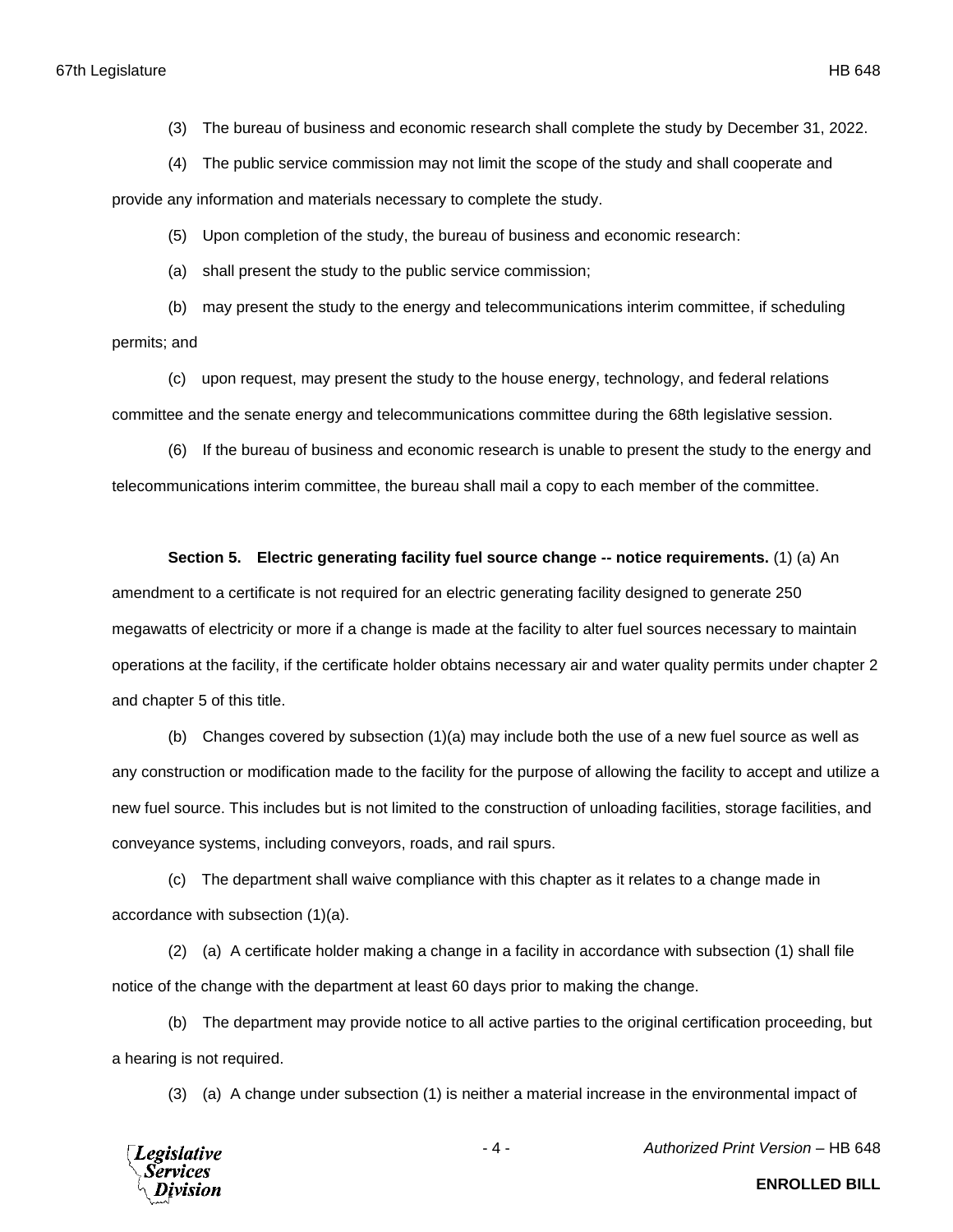the facility nor a change or addition considered to affect compliance with a condition of the certificate.

(b) A change made in accordance with this section and notice of a change required in this section may not be used as the basis of an appeal of a final decision on a certificate by the department.

**Section 6.** Section 75-20-213, MCA, is amended to read:

"**75-20-213. Supplemental material -- amendments.** (1) An Except as provided in [section 5], an application for an amendment of an application or a certificate must be in the form and contain the information that the department by rule or by order prescribes. Notice of an application must be given as set forth in 75-20- 211(3) and (4).

(2) An application may be amended by an applicant any time prior to the department's recommendation. If the proposed amendment is such that it prevents the department or the agencies listed in 75-20-216(6) from carrying out their duties and responsibilities under this chapter, the department may require additional filing fees and additional amendment application review time. The total review time may not exceed 9 months from the date the department accepts a completed application for amendment.

(3) The applicant shall submit supplemental material in a timely manner as requested by the department or as offered by the applicant to explain, support, or provide the detail with respect to an item described in the original application, without filing an application for an amendment. The department's determination as to whether information is supplemental or whether an application for amendment is required is conclusive."

**Section 7.** Section 75-20-219, MCA, is amended to read:

"**75-20-219. Amendments to certificate.** (1) (a) Within Except as provided in [section 5], within 30 days after notice of an amendment to a certificate is given as set forth in 75-20-213(1), including notice to all active parties to the original proceeding, the department shall determine whether the proposed change in the facility would result in a material increase in any environmental impact of the facility or a substantial change in the location of all or a portion of the facility as set forth in the certificate.

(b) If Except as provided in [section 5], if the department determines that the proposed change would result in a material increase in any environmental impact of the facility or a substantial change in the location of

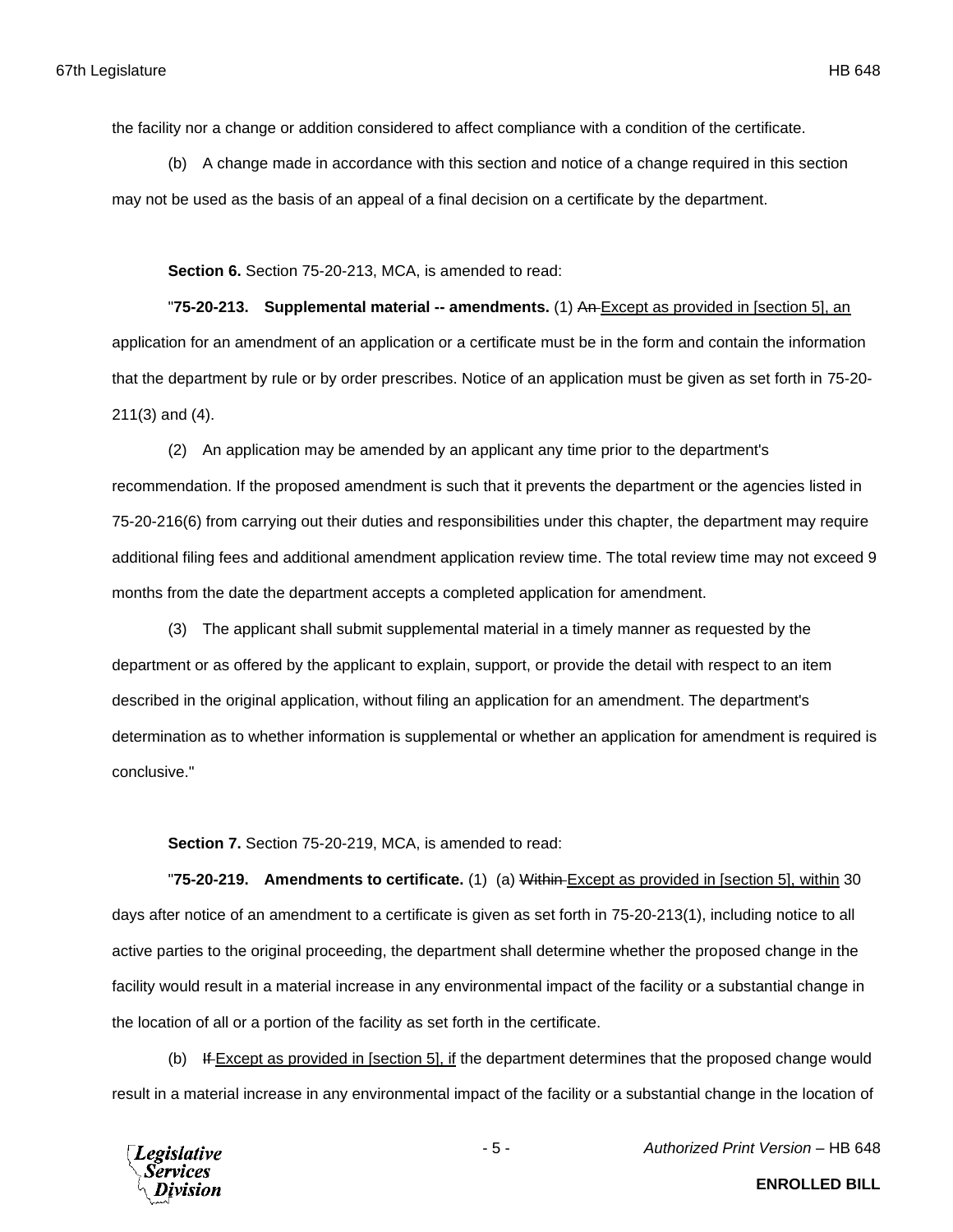all or a portion of the facility, the department shall grant, deny, or modify the amendment with conditions as it considers appropriate.

(c) If Except as provided in [section 5], if the department determines that a modification of the proposed amendment to the certificate is needed, it shall consult with the applicant.

 $(2)$  In Except as provided in [section 5], if those cases in which the department determines that the proposed change in the facility would not result in a material increase in any environmental impact or would not be a substantial change in the location of all or a portion of the facility, the department shall automatically grant the amendment either as applied for or upon terms or conditions that the department considers appropriate.

(3) If Except as provided in [section 5], if a hearing is requested under 75-20-223(2), the party requesting the hearing has the burden of showing by clear and convincing evidence that the department's determination is not reasonable.

(4) If Except as provided in [section 5], if an amendment is required to a certificate that would affect, amend, alter, or modify a decision, opinion, order, certification, or air or water quality permit issued by the department or board, the amendment must be processed under the applicable statutes administered by the department or board."

**Section 8. Appropriations.** There is appropriated from the general fund for the biennium beginning July 1, 2021:

(1) \$125,000 to the bureau of mines and geology for the purposes of [section 1]; and

(2) \$25,000 to the department of commerce for the purposes of [section 2].

**Section 9. Codification instruction.** (1) [Sections 1 and 2] are intended to be codified as an integral part of Title 90, chapter 2, and the provisions of Title 90, chapter 2, apply to [sections 1 and 2].

(2) [Section 3] is intended to be codified as an integral part of Title 75, chapter 10, part 2, and the provisions of Title 75, chapter 10, part 2, apply to [section 3].

(3) [Section 4] is intended to be codified as an integral part of Title 75, and the provisions of Title 75 apply to [section 4].

(4) [Section 5] is intended to be codified as an integral part of Title 75, chapter 20, part 2, and the



- 6 - *Authorized Print Version* – HB 648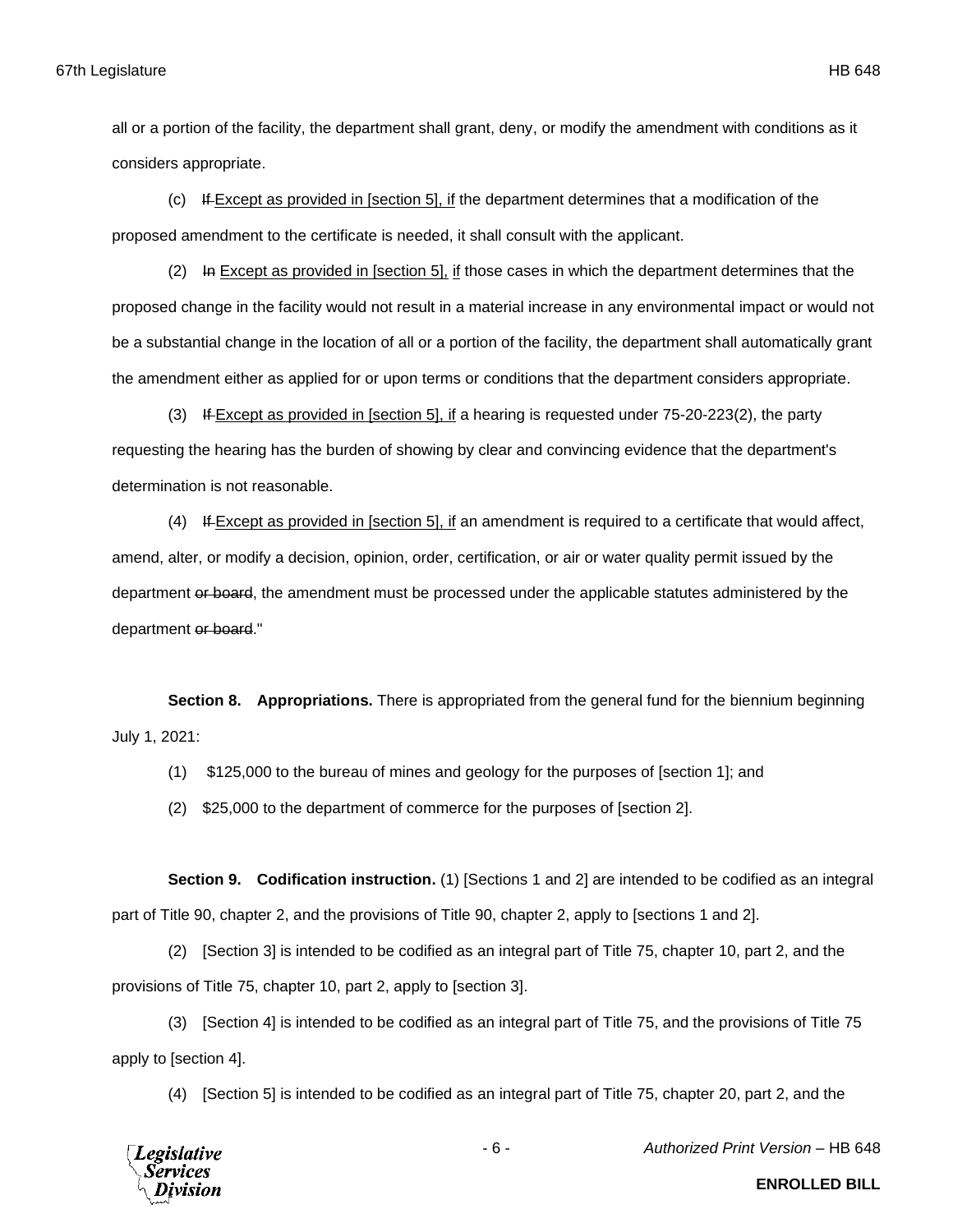provisions of Title 75, chapter 20, part 2, apply to [section 5].

**Section 10. Effective date.** [This act] is effective July 1, 2021.

**Section 11. Severability**. If a part of [this act] is invalid, all valid parts that are severable from the invalid part remain in effect. If a part of [this act] is invalid in one or more of its applications, the part remains in effect in all valid applications that are severable from the invalid applications.

**Section 12. Coordination instruction**. If both House Bill No. 5 and [this act] are passed and approved, and at least \$2 million is appropriated in House Bill No. 5 to the department of environmental quality for the purpose of leaking petroleum tank remediation to address risks to human health or the environment at petroleum sites where there is no readily apparent potentially liable person or entity that is financially viable, then \$125,000 of that appropriation is transferred to the bureau of mines and geology for the purposes of [section 1].

**Section 13. Retroactive applicability**. [This act] applies retroactively, within the meaning of 1-2-109, to certificates issued on or after January 1, 1976.

**Section 14. Termination**. [Section 4] terminates April 30, 2023.

- END -

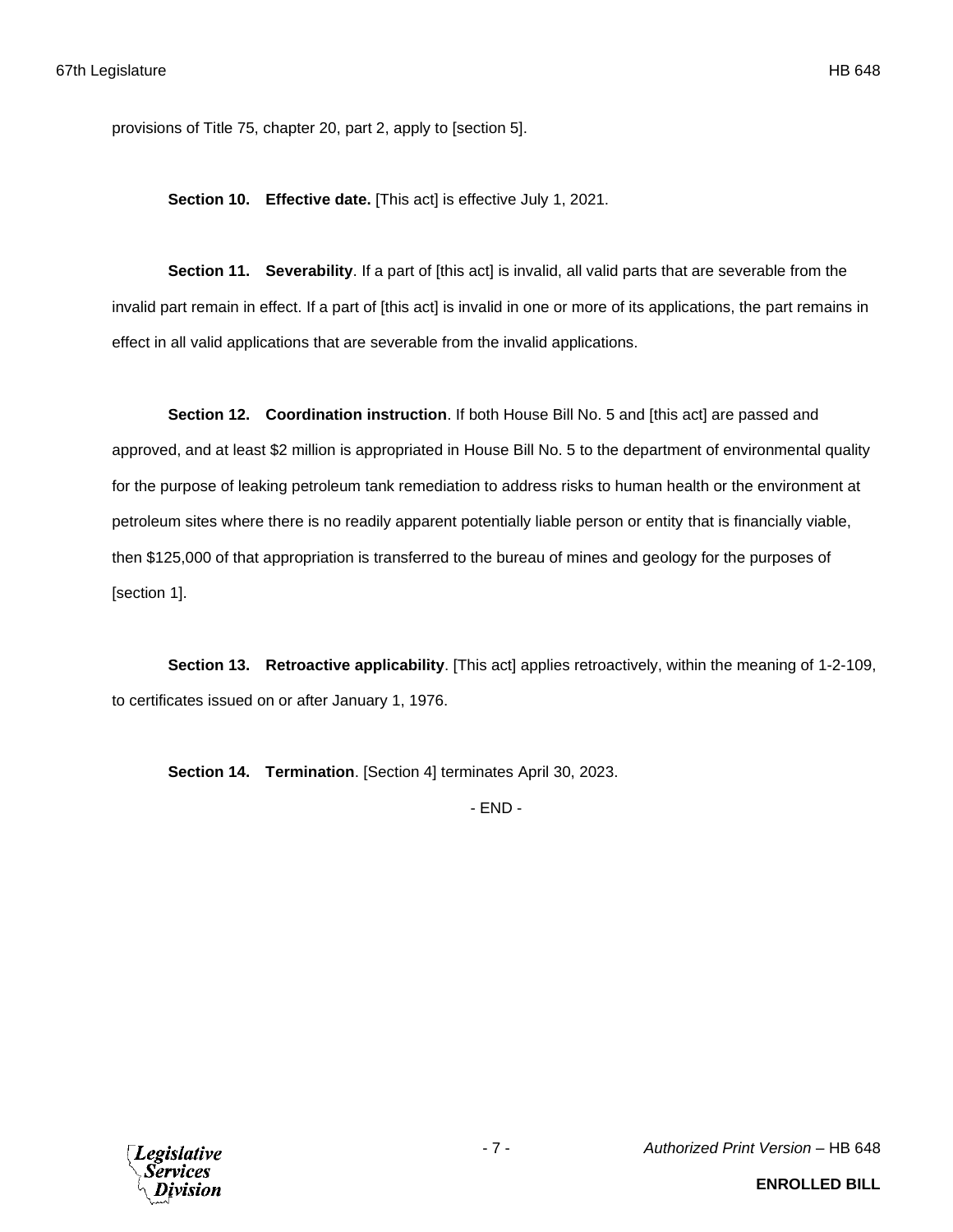I hereby certify that the within bill,

HB 648, originated in the House.

Chief Clerk of the House

Speaker of the House

| Signed this | aav  |
|-------------|------|
| $\Omega$    | ンロウィ |

\_\_\_\_\_\_\_\_\_\_\_\_\_\_\_\_\_\_\_\_\_\_\_\_\_\_\_\_\_\_\_\_\_\_\_\_\_\_\_\_\_\_\_

\_\_\_\_\_\_\_\_\_\_\_\_\_\_\_\_\_\_\_\_\_\_\_\_\_\_\_\_\_\_\_\_\_\_\_\_\_\_\_\_\_\_\_

President of the Senate

| Signed this                |  |
|----------------------------|--|
| $\mathsf{\Omega}^{\prime}$ |  |

\_\_\_\_\_\_\_\_\_\_\_\_\_\_\_\_\_\_\_\_\_\_\_\_\_\_\_\_\_\_\_\_\_\_\_\_\_\_\_\_\_\_\_